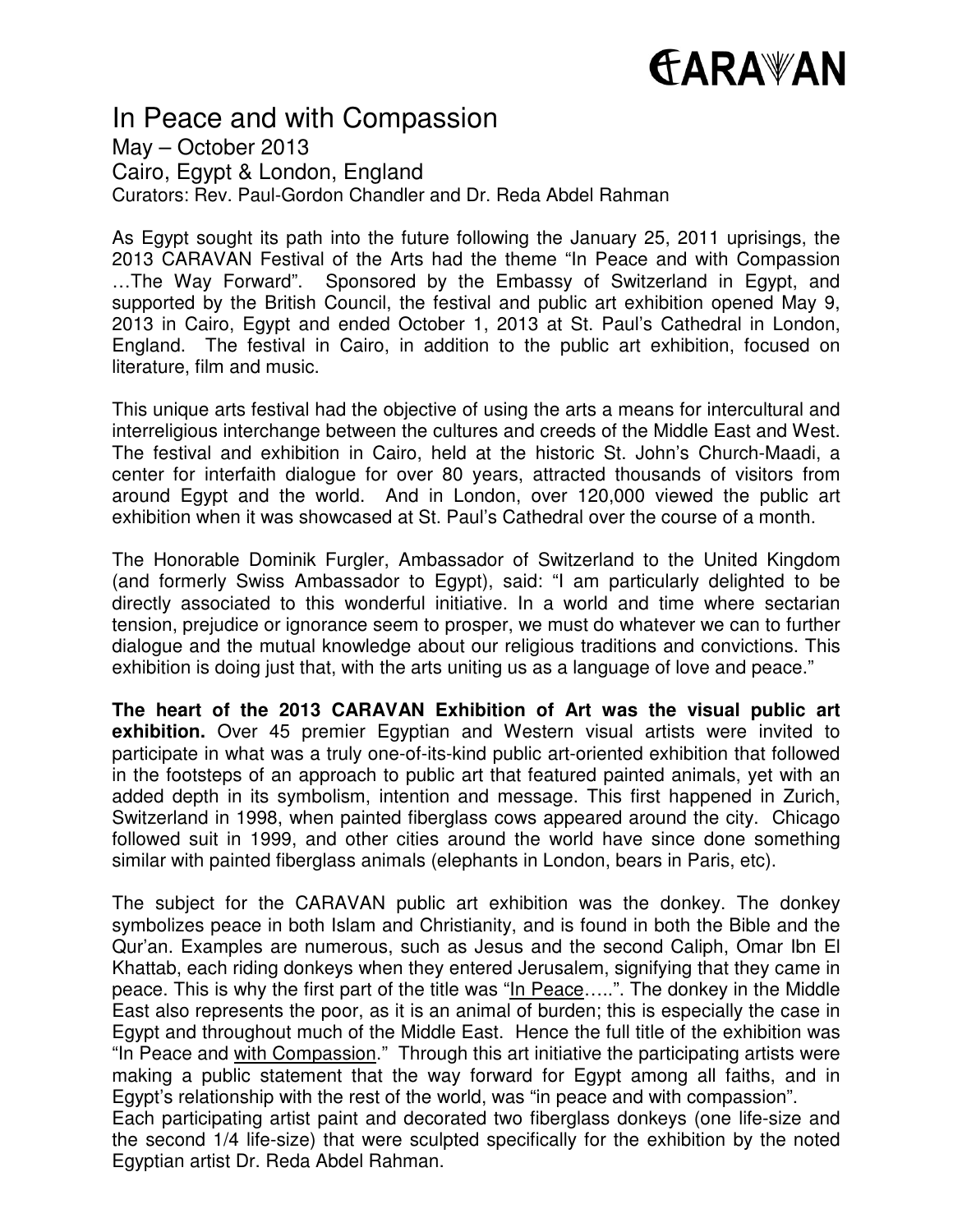The "In Peace and with Compassion" public art exhibition was co-curated by CARAVAN founder and president, Rev. Paul-Gordon Chandler, and participating celebrated Egyptian artist Dr. Reda Abdel Rahman. Participating artists included a diverse range of noted Egyptian contemporary artists such as George Bahgory, Ibrahim El Dessouky, and Mohamed Abla, to expatriate artists such as the well-known award-winning Norwegian artist Britt Boutros-Ghali.

# **Cairo, Egypt**

The exhibition and festival was officially opened in Cairo, Egypt on May 9, 2013 by Muslim and Christian dignitaries, and all 90 painted fiberglass donkeys were showcased at St. John's Church-Maadi. Following the opening night, the 45 life-size painted fiberglass donkeys were placed throughout Cairo at strategic public locations for six weeks (hotel lobbies, art galleries, cultural centers, universities, schools, community associations, etc.), where they achieved huge amounts of interest.

**For film, literature and music**, special participating guests at the 2013 CARAVAN Festival of the Arts were the noted Egyptian actor **Amr Waked** (who has starred in films such as Lucy, Contagion, Syriana and Salmon Fishing in the Yemen), who gave a talk before the screening of his latest Egyptian film, Winter of Discontent, **Dr Alaa El Aswany**, the best-selling novelist of The Yacoubian Building, who gave a talk and signed his newly released book, The Automobile Club, and the renowned oud (lute) composer and player, **Georges Kazazian**, whose music in a closing concert captured a translucent way of playing the oud.

The exhibitions both in Cairo and London received extensive coverage by the Arab and Western media. Twenty percent of all art sales went to Egyptian charities assisting the poor regardless of creed.

Rev. Canon Paul-Gordon Chandler, Founder & President of CARAVAN said of the Cairo exhibition and festival; "It is more critical than ever that 'creative demonstrations of dialogue' be created".

#### **London, England**

Following the public display of the donkeys throughout Cairo, 25 life-size donkeys were selected to travel in the name of peace and compassion to the renowned St. Paul's Cathedral in London, England for a major art exhibition in the south nave aisle of the cathedral.

The unique interfaith art exhibition, In Peace and with Compassion, was hosted at St. Paul's Cathedral from August 30-September 23. Regarding the showcasing in London of the painted donkeys from Egypt, Rev. Paul-Gordon Chandler, founder and president of CARAVAN, and at that time Rector of Cairo's St. John's Church (from 2003-2013), said: "This exhibition as a creative demonstration of interreligious dialogue and intercultural exchange which seeks to communicate the important message of tolerance between Christians and Muslims, living together in peace and with compassion; it is a message that comes 'out of Egypt' for the world."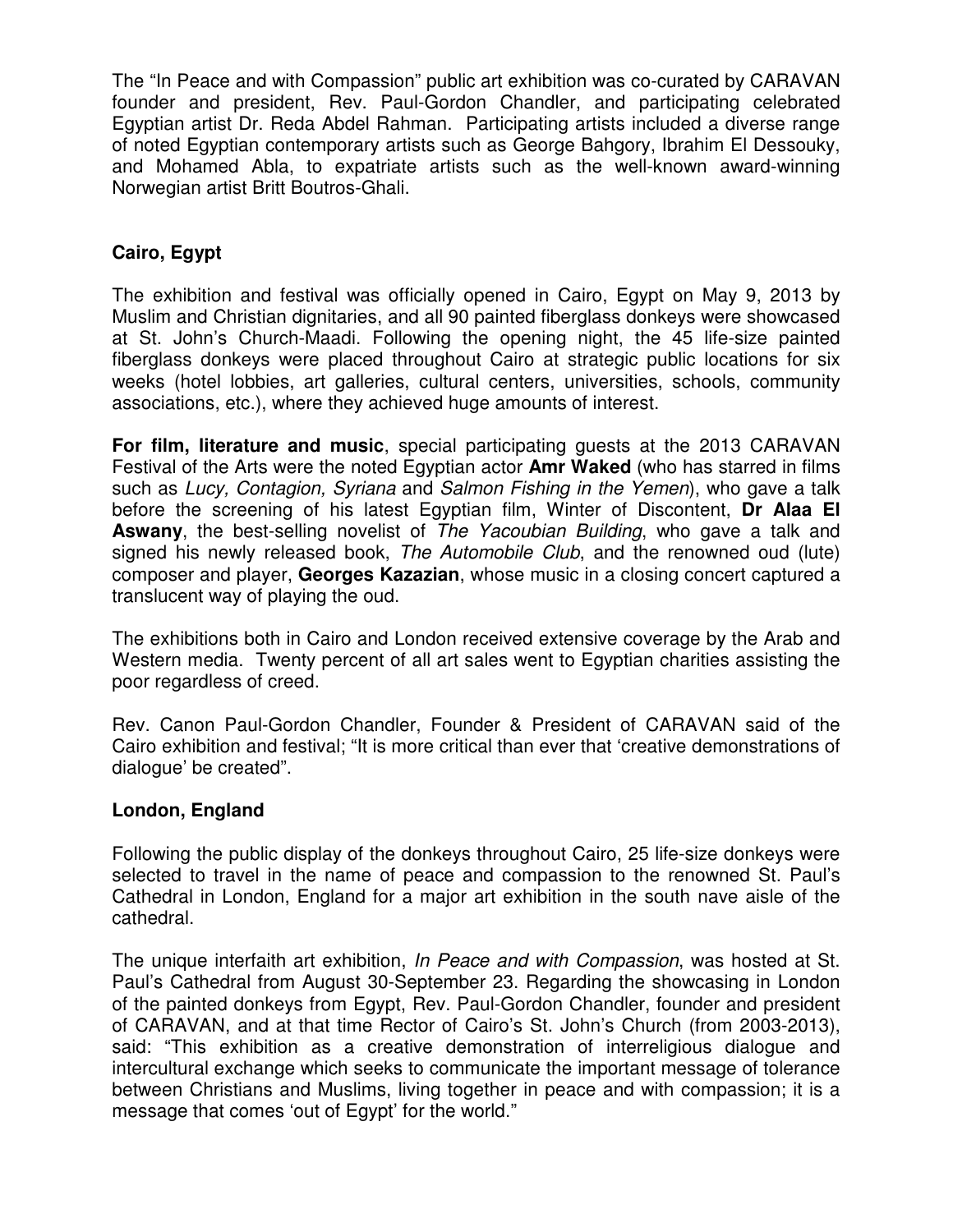The Reverend Canon Mark Oakley, Chancellor of St Paul's Cathedral, said: "There are over 40 million donkeys on this earth and 96% of them live alongside the poorest people of the world. They are known and loved for their hard work, resilience, loyalty and stubbornness. They have been used for the best and worst of human intentions: from carrying the war wounded to medical help at Gallipoli, to bearing explosives to kill in today's war zones. Jesus chose a donkey to symbolise the divine humility. Similarly in the Islamic tradition, the Prophet was carried by Ya`fūr. This exhibition, by both Muslim and Christian artists from Egypt, calls us to remember the peoples of that country today and what can be achieved together rather than apart. It also, at a time when both Muslims and Christians suffer persecution for their faith in many places, reminds us that just as the donkeys journey together in the Cathedral towards the Holy, so humans only become spiritually alive when they travel together in peace and with compassion."

Mark Stephens, British Council Country Director, Egypt, said: "We are delighted that the CARAVAN Festival of the Arts has forged this link with St Paul's Cathedral to bring these beautiful decorated donkeys to a London audience. One of the British Council's goals is to connect people through the arts, which is why we have supported the festival, which aims to use the arts to bridge cultures. We hope these artworks will generate as much interest in London as they did in Cairo."

Over 120,000 people viewed the painted donkeys at St. Paul's Cathedral. Following the exhibition, the painted donkeys were auctioned by a Sotheby's auctioneer, with all profits going to charities in Egypt that serve the poorest of the poor, regardless of their creed.

------------------------------------------------------------------

# **Participating visual artists for the exhibition in Egypt:**

#### **Egyptian Artists**

Adel Naseef Adel Tharwat Ahmed El Kut Ahmed Kassim Alaa Awad Ashraf Reda Ayman El Semary Ayman Lotfy Carelle Homsy Emad Ibrahim Farid Fadel Gamal Ez George Bahgory Hakim Jmaien Hayam Abdel Baki Hend Adnan Hisham El Zeiny Ibrahim El Dessouky Karim Abd EL Malak Keizer Khaled Hafiz

Maged Mekhail Marwa Adel Moataz Nasreldin Mohamed Abla Mohamed Talaat Omar El Fayoumi Rania Fouad Reda Abd El Rahman Sabah Naim Sameh Ismail Shayma Aziz